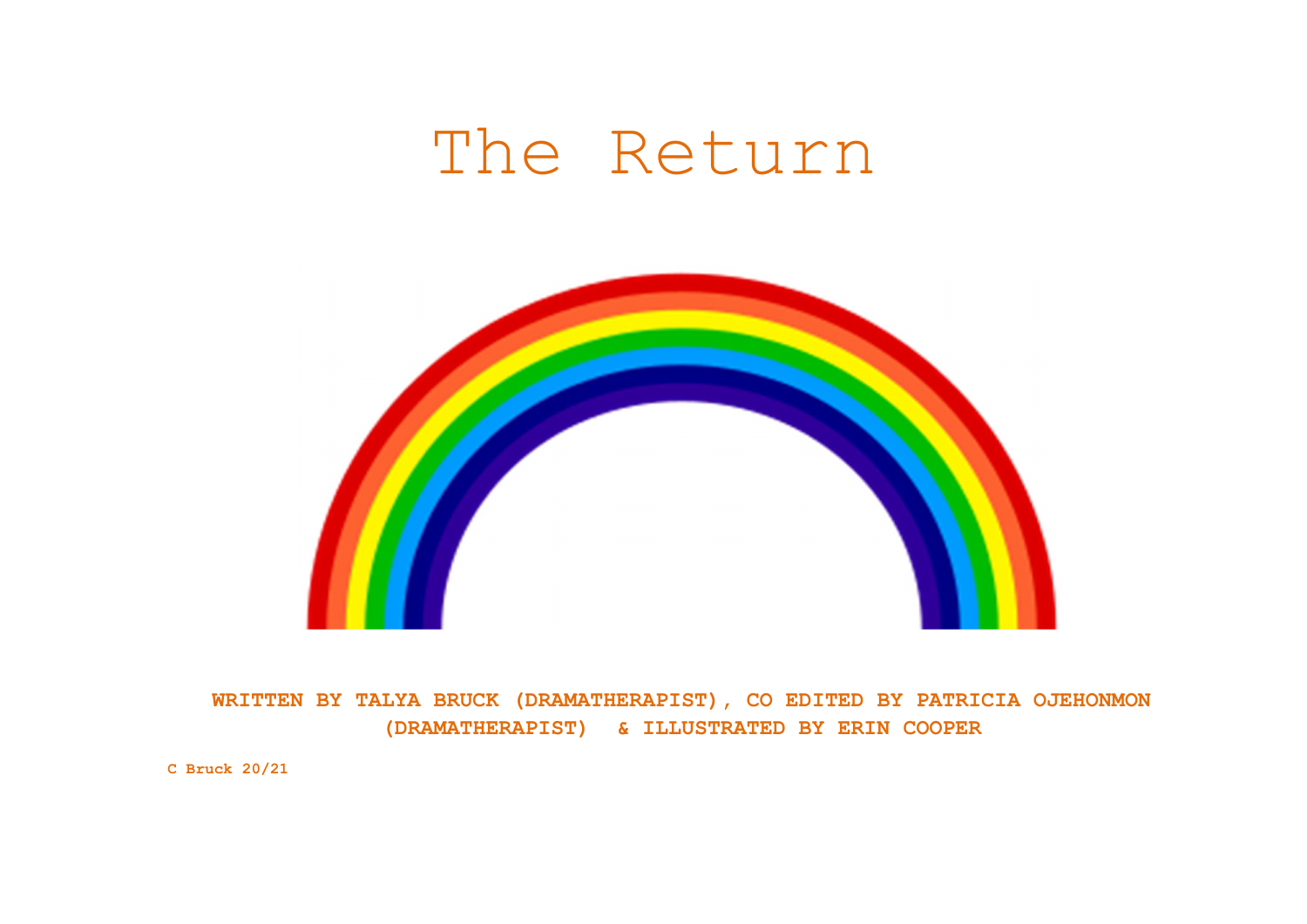The trumpets sounded on the Savanna tanoy signalling an important message from the King and Queen. The Queen cleared her throat and spoke in a delicate voice, "we decree that it is time for the youngsters to return to school. We know that the sickness is still with us but as some of the older herds have had the vaccine we feel it is now safe enough the youngsters to go back". The King added in his gruff voice, "remember stay safe, remember to keep your paws clean and stay in your bubbles". Gerry turned to his parents with a frown on his face, his mother said "this is good news Gerry. You will be able to see some of your friends again". Gerry slowly started to smile and excitedly began bouncing around thinking about all the games they could play.

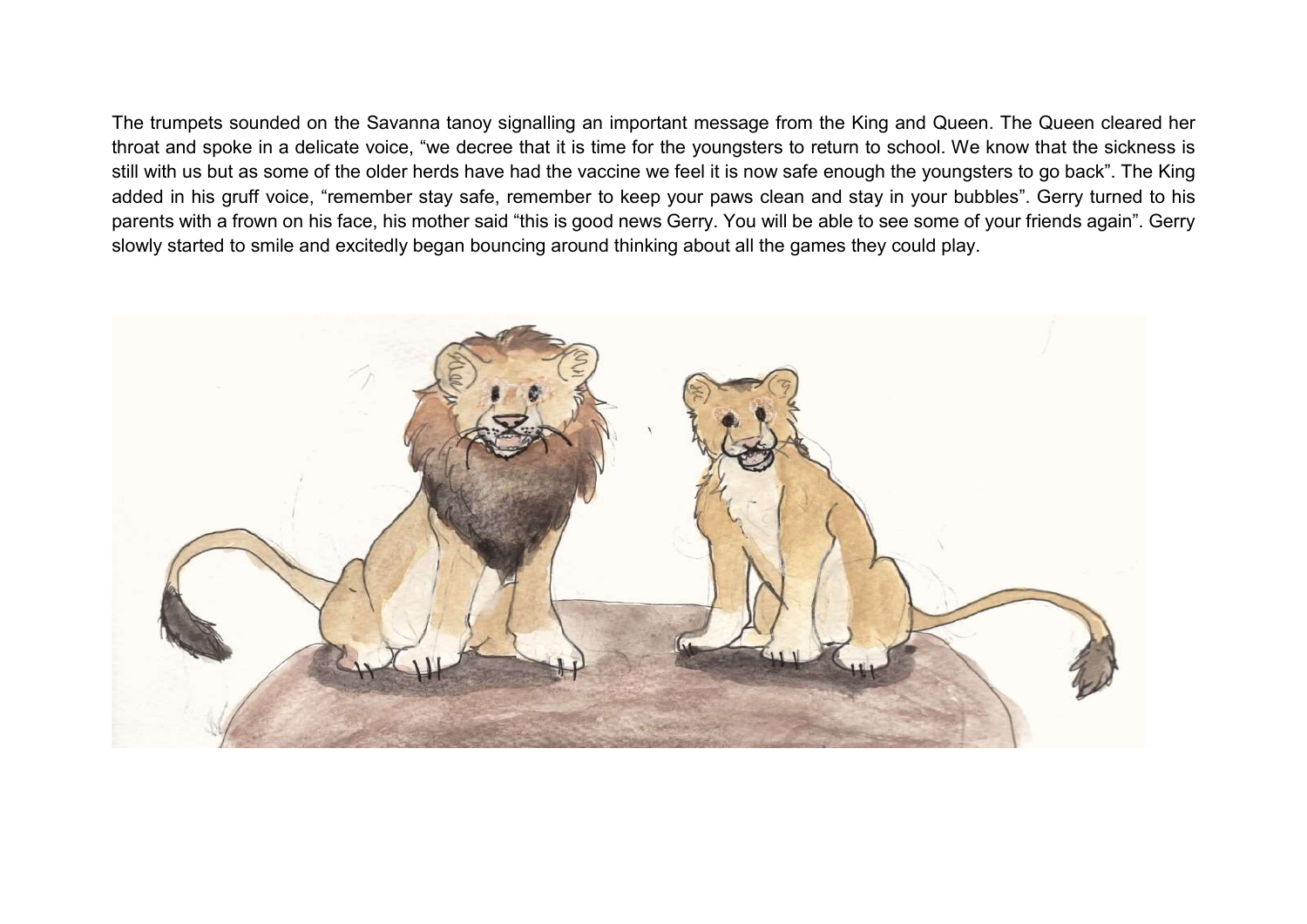The first day dawned bright and sunny with a clear sky. Gerry put on his school uniform and walked with his mother across the big field to school. He could see lots of his mates making their way across the field. Suddenly he looked up at his mum with a startled look, his mum said, "Gerry it's okay to feel a bit nervous about going back to school today. It will be a bit strange for everyone." She then gave him a reassuring hug; along with his bag, his lunch and pencil case. Gerry took a deep breath and went forward to line up where the teachers showed him.

Silo the lion cub, Hetty the Hedgehog and Peter the panther all waved at Gerry excitedly, shouting that they all needed to have lunch together so they could play hide and seek. Mrs Springbok the headteacher looked down at them with a smile on her face and a wink in her eye and said, "Remember little ones, there are a few new rules today" and with that, she bounded to the front of the line, waving the parents off and turned to address the children. In a clear but reassuring voice Mrs Springbok explained to the animals "coming back to school is a bit different as the sickness is still around and the school day might feel a little bit strange or odd, but all of your teachers are here to take care of you".

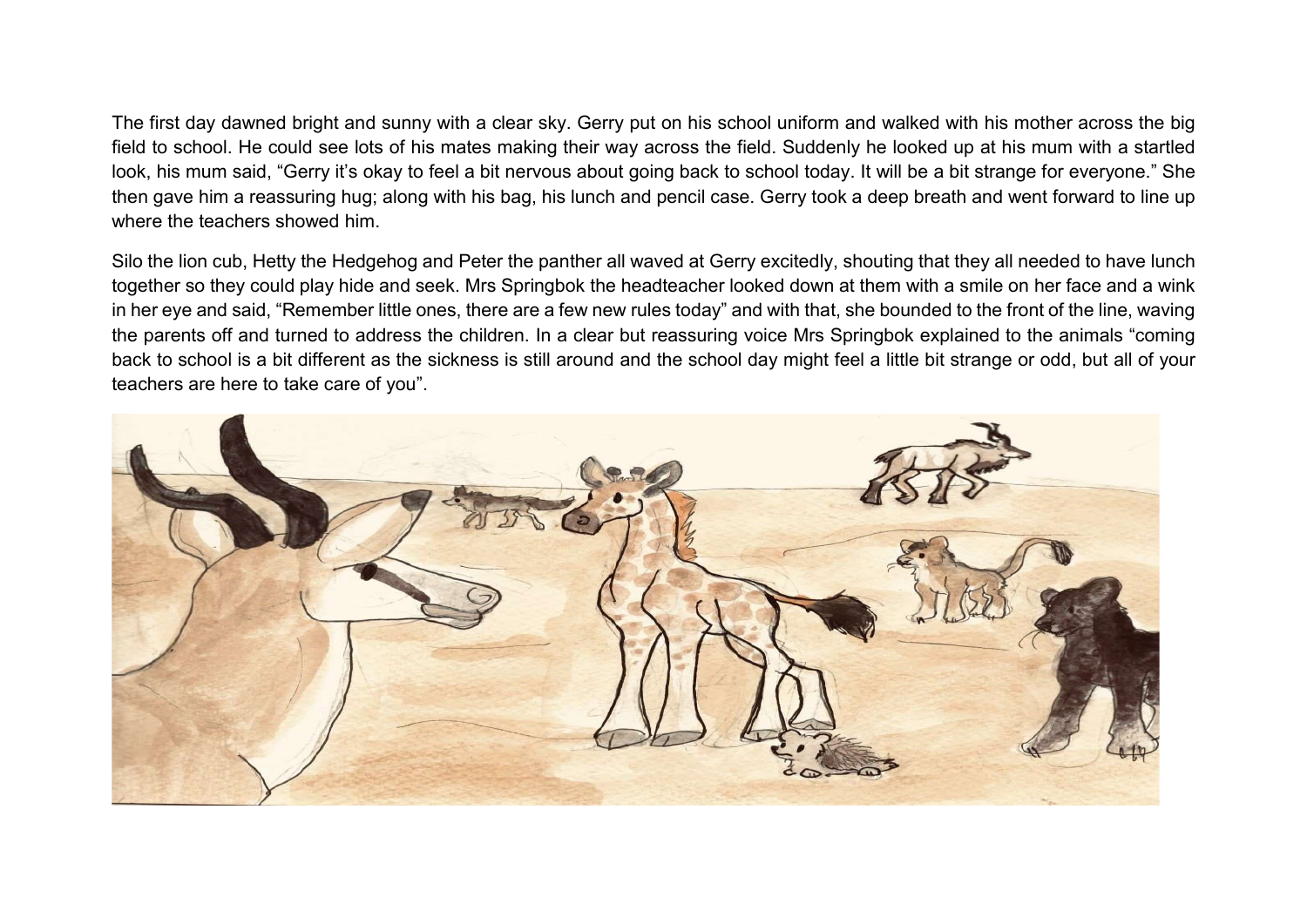The animals were all led into school and told to wash their paws. Silo and Hetty went off in one group and Peter and Gerry in another. They waved to each other as they went to their lessons going into their classrooms to their new seats. Mr Hippo reminded them that every day when they arrived at school they had to clean their paws before coming into class, before eating and once again before going home. Mr Hippo then drew out of his special bag the name of Gerry to be his special helper to put the new liquid soap on the animals paws as they came in from play.

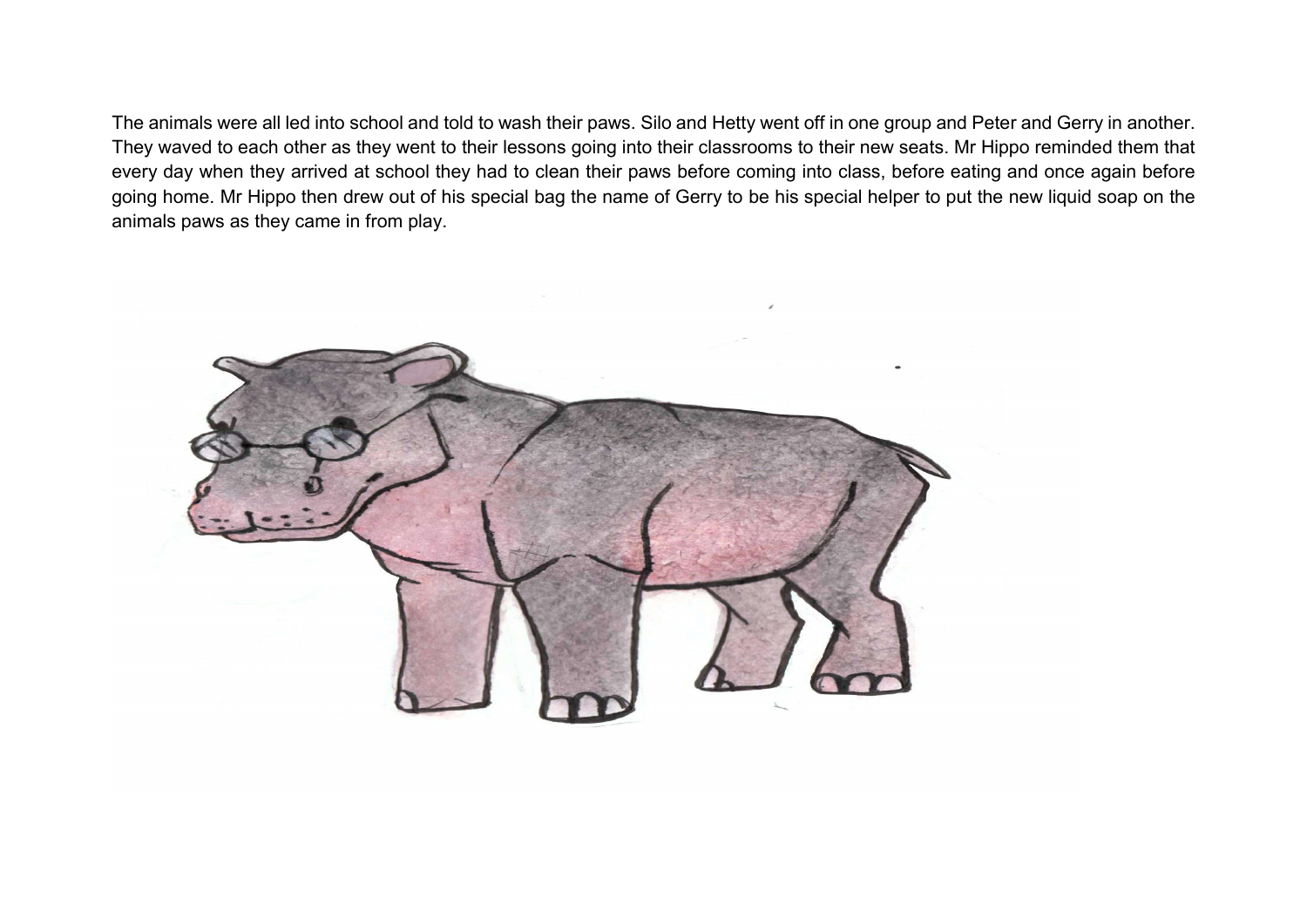At lunch time, Silo and Hetty ran out excitedly to see where Peter and Gerry were but were immediately disappointed to see their group was the only one in the playground. Their teacher explained that they were divided into bubbles to keep them extra safe but that when the new moon rose it would hopefully change to what it had been before the pesky sickness had come.